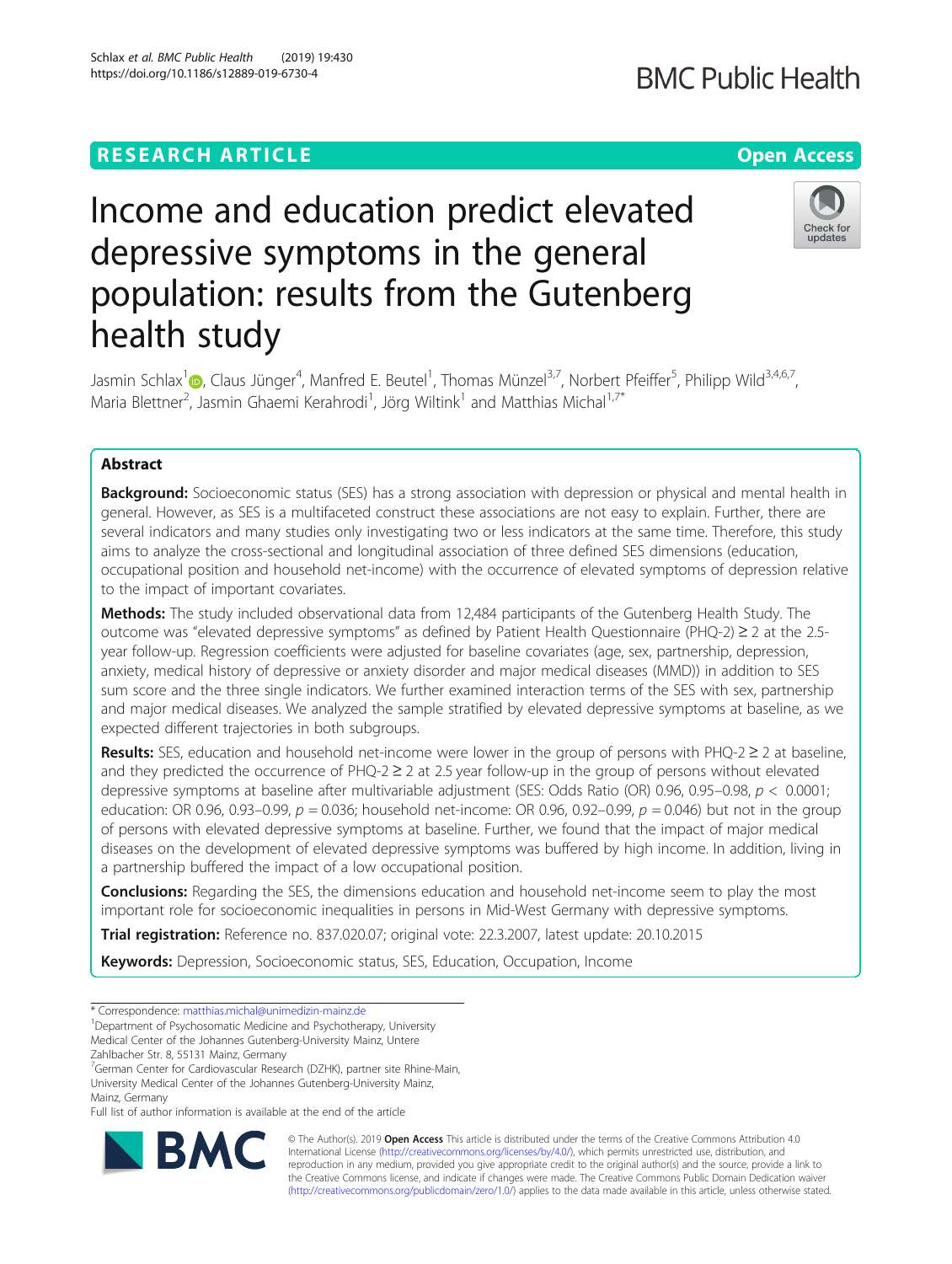# Background

Socioeconomic status (SES) is a combined measure of a person's social position regarding education, occupation and income. There is strong evidence for socioeconomic inequalities in physical and mental health [[1\]](#page-8-0): Persons with lower SES are more likely to develop medical diseases (e.g. diabetes or coronary heart disease) and mental disorders (e.g. depression), are less likely to have access to specialized care and more prone to unfavourable outcome [\[2](#page-8-0)–[5\]](#page-8-0). These associations of SES and health have been demonstrated in different subgroups regarding age or culture. Different mediating factors such as psychosocial stress, negative emotions or adverse life events are supposed to contribute to socioeconomic health inequalities  $[6-11]$  $[6-11]$  $[6-11]$ . Despite the vast amount of studies, the explanation of these associations is limited due to the heterogeneity of SES measures. Further, combined measures obscure the role of the single SES dimensions (e.g. education versus income versus occupation).

Major depression and subthreshold depressive symptoms impair quality of life, increase use of health services and expenditures, and reduce life expectancy [\[12](#page-8-0), [13\]](#page-8-0). Therefore, studies are needed, which identify subgroups with an increased risk for depressive symptoms. Regarding the importance of SES for depression, Lorant and colleagues [\[4](#page-8-0)] summarized the results of 56 studies comprising  $n = 215,490$ participants investigating single dimensions of SES and found a higher incidence and persistence of depressive symptoms in persons with lower scores of SES, especially for the dimensions education and income [\[4](#page-8-0)]. However, the studies included only investigated one dimension at a time, thus no conclusions about the importance of specific SES factors could be drawn. A Canadian study analyzed the influence of education and household income (amongst others) on major depressive episodes. They found that low education level was associated with a higher risk of major depressive episodes, but only in employed participants. In those who had not worked during the previous 12 months, low education was a "protective" factor which shows the importance of searching for interactions with explanatory worth. In both groups income was negatively associated with the risk of major depressive episodes [\[14](#page-8-0)]. However, this study included neither occupational position nor baseline depression as covariates. Similar results with assimilable limitations have been found in the Longitudinal Aging Study Amsterdam [\[15\]](#page-9-0). One major limitation of previous studies on the relationship of SES with depression is that they – to the best of our knowledge – did not include baseline depression as covariates or included all three recommended SES dimensions [\[16](#page-9-0)].

Hence, we want to determine a) the associations between the main SES factors and elevated depressive symptoms at baseline and after 2.5 years in a population-based sample in Mid-West-Germany and b) whether the contribution of SES is independent from common predictors of

depression (e.g. baseline depression, medical history of depression or anxiety, sociodemographic variables, major medical diseases (MMD)) and c) whether there are any interactions of the SES factors with sex, partnership or MMD in persons from this area. The results will extend the knowledge about socioeconomic inequalities in depression.

# Methods

# Study sample

This study analyzed data from the first 15,010 participants in the Gutenberg Health study (GHS). The GHS is a population-based, prospective, observational single-center in western Mid-Germany with an age range of 35 to 74 years. Exclusion criteria were insufficient ability in German language and physical and mental disability to participate. The sample had been stratified for sex, residence and decades of age. The study protocol and study documents were approved by the local ethics committee of the Medical Chamber of Rhineland-Palatinate, Germany (reference no. 837.020.07; original vote: 22.3.2007, latest update: 20.10.2015) and by the local and federal data safety commissioners.

In the present study longitudinal data from baseline assessment and 2.5 year follow-up have been used. From  $n = 15,010$  participants,  $n = 315$  were excluded due to missing baseline data of depression,  $n = 1360$  due to missing baseline data of SES (or SES factors), and  $n =$ 1165 due to missing follow-up data of depression thus leaving finally  $n = 12,484$  participants to be analyzed. For the characteristics of the sample see Table [1.](#page-2-0)

# **Assessment**

After inclusion, participants had been invited to the study center to run through an examination of 5 h duration which aimed an evaluation of classical cardiovascular risk factors and clinical variables. Questionnaires, computer-assisted personal interviews, laboratory and further medical examinations were used. The follow-up assessment was conducted through computer-assisted interviews.

# Outcome variable

The outcome was "elevated depressive symptoms" after 2.5 years as measured by the 2 item version of the Patient Health Questionnaire depression module (PHQ-2) [[17\]](#page-9-0). The PHQ-2 asks for the frequency of anhedonia ("Little interest or pleasure in doing things") and depressed mood ("Feeling down, depressed or hopeless") over the past 2 weeks ("Over the last 2 weeks, how often have you been bothered by …"). It can reach values from 0 to 6 [\[17\]](#page-9-0). The PHQ-2 shows a high reliability ( $α = 0.83$ ) and a high correlation with the longer version PHQ-9 ( $r = 0.87$ ). A cut-off score of 3 or more has a sensitivity of 79% and a specificity of 86% for any depressive disorder. In the present study we used the cut-off of 2 or more to capture subthreshold depressive symptoms in addition to depressive disorders [[18](#page-9-0)].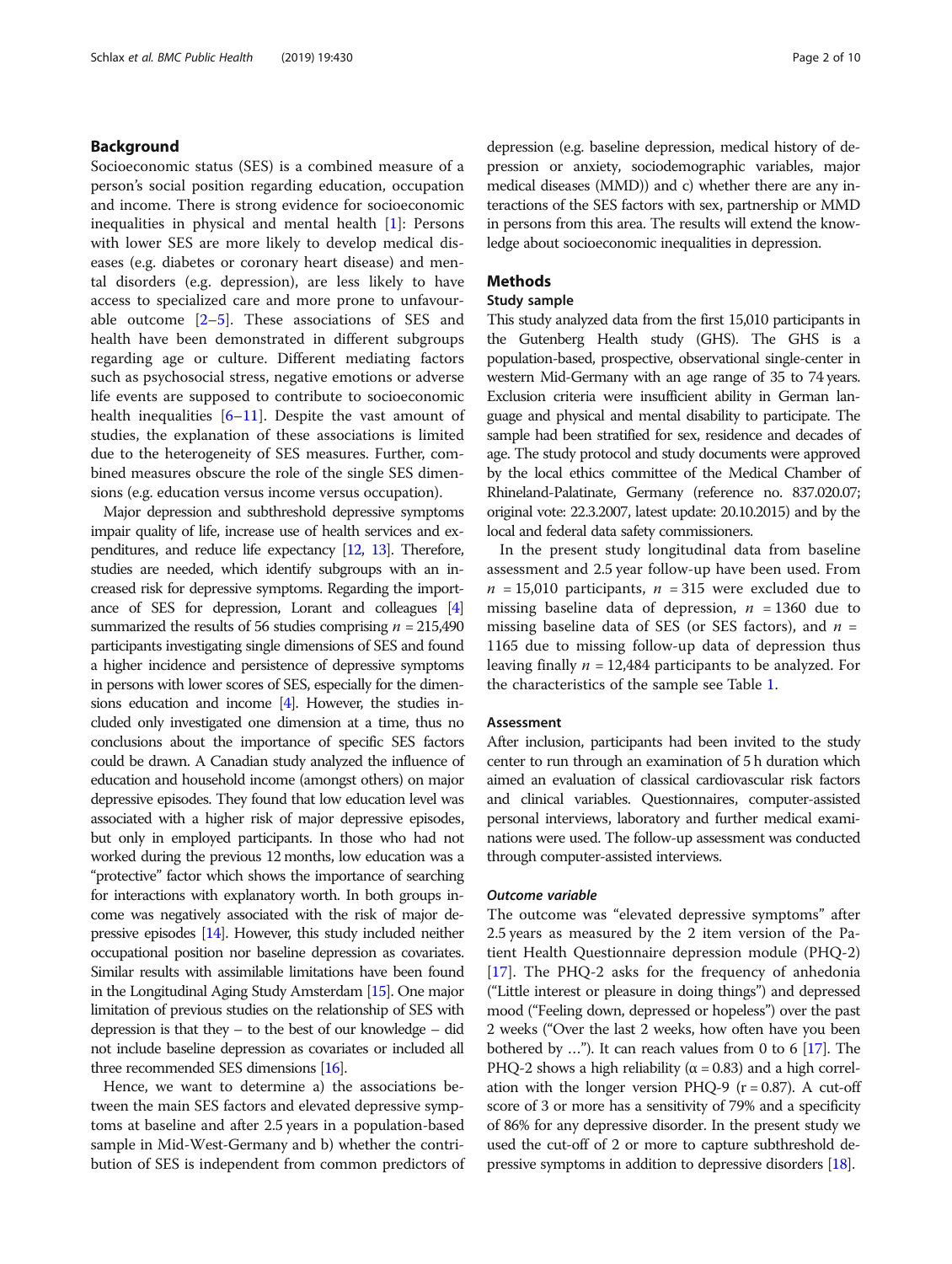# <span id="page-2-0"></span>Table 1 Characteristics of the sample stratified by being bothered by symptoms of depression (PHQ-2  $\geq$  2)

|                                             | Total sample            | Comparison                  | p                              |             |  |
|---------------------------------------------|-------------------------|-----------------------------|--------------------------------|-------------|--|
|                                             | $(n = 12,484)$          | $PHQ-2 < 2$<br>(9605/12484) | $PHQ-2 \geq 2$<br>(2879/12484) |             |  |
| Age, years, mean $\pm$ SD                   | $54.6 \pm 10.9$ (12484) | $54.9 \pm 11.0$ (9605)      | $53.4 \pm 10.6$ (2879)         | $< 0.0001*$ |  |
| Female, % (N)                               | 48.5% (6054/12484)      | 46.4% (4456/9605)           | 55.5% (1598/2879)              | < 0.0001    |  |
| Living with partner, yes, % (N)             | 82.1% (10,249/12483)    | 84% (8067/9604)             | 75.8% (2182/2879)              | < 0.0001    |  |
| School education, % (N)                     |                         |                             |                                |             |  |
| 9 years                                     | 37.4% (4665/12484)      | 37.1% (3564/9605)           | 38.2% (1101/2879)              | 0.139       |  |
| 10 years                                    | 23.4% (2919/12484)      | 23.2% (2230/9605)           | 23.9% (689/2879)               | 0.221       |  |
| 12-13 years                                 | 38.5% (4806/12484)      | 39% (3743/9605)             | 36.9% (1063/2879)              | 0.025       |  |
| other school graduations                    | 0.4% (55/12484)         | 0.4% (40/9605)              | 0.5% (15/2879)                 | 0.280       |  |
| no graduation                               | 0.3% (39/12484)         | 0.3% (28/9605)              | 0.4% (11/2879)                 | 0.276       |  |
| Professional education, % (N)               |                         |                             |                                |             |  |
| apprenticeship/vocational school            | 46.1% (5759/12484)      | 45.3% (4351/9605)           | 48.9% (1408/2879)              | < 0.0001    |  |
| master/technical school                     | 15.4% (1926/12484)      | 15.6% (1499/9605)           | 14.8% (427/2879)               | 0.163       |  |
| university/university of applied sciences   | 29.9% (3730/12484)      | 31% (2981/9605)             | 26% (749/2879)                 | < 0.0001    |  |
| other professional graduations              | 2.7% (336/12484)        | 2.7% (258/9605)             | 2.7% (78/2879)                 | 0.499       |  |
| without professional graduation             | 5.9% (733/12484)        | 5.4% (516/9605)             | 7.5% (217/2879)                | < 0.0001    |  |
| Employment status, % (N)                    |                         |                             |                                |             |  |
| no                                          | 37.1% (4635/12482)      | 37.7% (3622/9603)           | 35.2% (1013/2879)              | 0.007       |  |
| yes, full-time employed                     | 45.8% (5720/12482)      | 46% (4413/9603)             | 45.4% (1307/2879)              | 0.307       |  |
| yes, part-time employed                     | 13.4% (1670/12482)      | 13% (1245/9603)             | 14.8% (425/2879)               | 0.007       |  |
| yes, marginally employed                    | 3.7% (457/12482)        | 3.4% (323/9603)             | 4.7% (134/2879)                | 0.001       |  |
| SES <sup>1</sup> (3-21), mean $\pm$ SD      | $13.2 \pm 4.4$ (12484)  | $13.4 \pm 4.4$ (9605)       | $12.5 \pm 4.2$ (2879)          | $< 0.0001*$ |  |
| Education sum score (1-7), mean $\pm$ SD    | $3.9 \pm 2.2$ (12484)   | $3.9 \pm 2.2$ (9605)        | $3.8 \pm 2.1$ (2879)           | $< 0.0001*$ |  |
| Occupation sum score (1-7), mean $\pm$ SD   | $4.8 \pm 1.6$ (12484)   | $4.9 \pm 1.6$ (9605)        | $4.6 \pm 1.5$ (2879)           | < 0.0001    |  |
| Household net-income (1-7), mean $\pm$ SD   | $4.5 \pm 1.7$ (12484)   | $4.6 \pm 1.7$ (9605)        | $4.1 \pm 1.8$ (2879)           | < 0.0001    |  |
| PHQ-2 ≥ 2 at T0, % (N)                      | 23.1% (2879/12484)      |                             | 23.1% (2879/12484)             |             |  |
| PHQ-2 ≥ 2 at T1, % (N)                      | 23.2% (2898/12484)      | 15.1% (1455/9605)           | 50.1% (1443/2879)              | < 0.0001    |  |
| PHQ-2 score at T0, mean $\pm$ SD            | $0.9 \pm 1.0$ (12484)   | $0.4 \pm 0.5$ (9605)        | $1.7 \pm 1.6$ (2879)           | $< 0.0001*$ |  |
| PHQ-2 score at T1, mean $\pm$ SD            | $0.8 \pm 1.2$ (12484)   | $0.6 \pm 0.9$ (9605)        | $1.7 \pm 1.6$ (2879)           | $< 0.0001*$ |  |
| $MH2$ of depressive disorder, yes, % (N)    | 11.5% (1433/12472)      | 7.1% (683/9599)             | 26.1% (750/2873)               | < 0.0001    |  |
| $GAD-2$ score, mean $\pm$ SD                | $0.9 \pm 1.1$ (12436)   | $0.6 \pm 0.8$ (9569)        | $1.8 \pm 1.4$ (2867)           | $< 0.0001*$ |  |
| $MH2$ of anxiety disorder, yes, % (N)       | 7.1% (880/12475)        | 4.7% (447/9601)             | 15% (433/2874)                 | < 0.0001    |  |
| $CVD3$ , % (N)                              | 6.3% (776/12313)        | 6.2 (589/9478)              | 6.6% (187/2835)                | 0.455       |  |
| Cancer, % (N)                               | 8.7% (1082/12476)       | 8.5% (817/9599)             | 9.2% (265/2877)                | 0.242       |  |
| Diabetes, % (N)                             | 8.5% (1062/12484)       | 8.4% (805/9605)             | 8.9% (257/2622)                | 0.361       |  |
| COPD <sup>4</sup> , % (N)                   | 4.7% (583/12484)        | 4.2% (408/9605)             | 6.1% (175/2879)                | < 0.0001    |  |
| Asthma, % (N)                               | 2.7% (334/12484)        | 2.5% (240/9605)             | 3.3% (94/2879)                 | 0.028       |  |
| Major medical diseases <sup>5</sup> , % (N) | 23.5% (2907/12363       | 22.8% (2186/9513)           | 25% (721/2850)                 | 0.011       |  |

Data are described as mean ± standard deviation (n) or percentage with proportional numbers in brackets (n/n)

<sup>1</sup>SES Socioeconomic status <sup>'</sup>SES Socioeconomic status<br><sup>2</sup>MH Medical bistory

<sup>2</sup>MH Medical history<br><sup>3</sup>CVD Cardiovascular

<sup>3</sup>CVD Cardiovascular diseases, e.g. coronary heart diseases, stroke or medicated heart failure<br><sup>4</sup>COPD Chronic obstructive lung disease

"COPD Chronic obstructive lung disease<br><sup>5</sup>Major medical diseases = any of the following diseases: CVD Cancer, diabetes, COPD Asthma

\*boldface indicates  $p < 0.5$  for odds ratios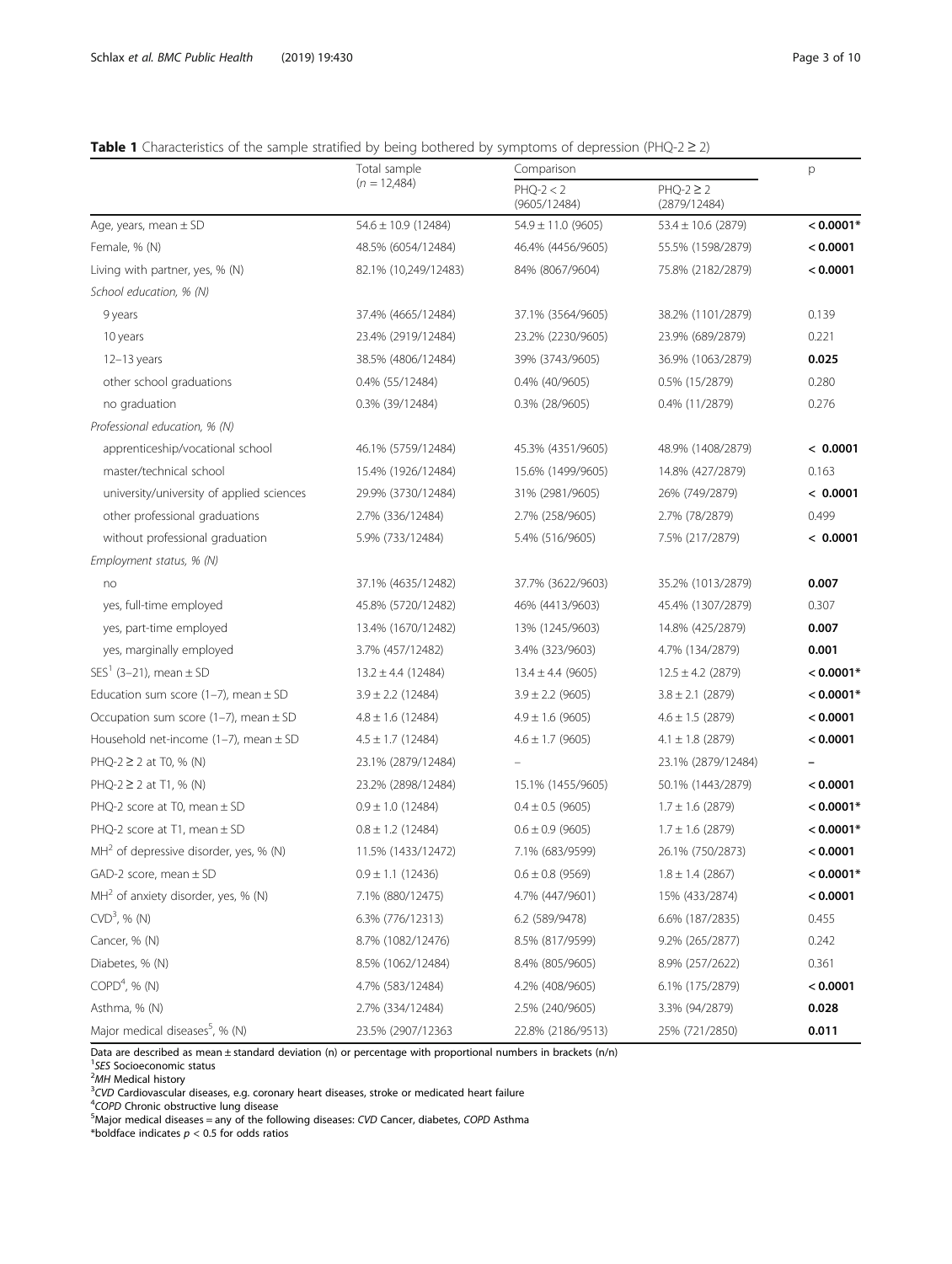# Predictor variable

The main predictor variables were SES and its components at baseline. SES was calculated according the rationale of the health monitoring of the Robert Koch Institute (RKI) [\[16](#page-9-0)]. This SES indicator combines scores for the dimensions school and professional education, occupational position and household net-income [\[16](#page-9-0)]. The three components of SES were assigned scores between 1 and 7, thus the SES sum score can reach values from 3 to 21 with 21 indicating the highest SES. To simplify the interpretation we also recoded SES as a categorical variable with SES 3–7.7, 7.8–14.1 und 14.2–21 indicating low, medium and high SES. The threshold scores were used from a former study to enable comparability [\[19](#page-9-0)]. The SES dimensions were assessed by a computer-assisted interview. The dimension education includes school and professional education: No school or professional qualification or certificate of primary or secondary education or rather no professional qualification or other lower professional qualifications represent the lowest school and professional qualification with 1.0 point. Technical college qualification ("Fachhochschulreife"), University Entrance Qualification ("Abitur") or other higher graduations and Bachelor/Technical College Diploma, Master/Magister/Diploma/PhD and other higher vocational qualifications indicate the highest education with 7.0 points. Regarding the occupational position, persons in apprenticeship and un- or semiskilled workers fall in the category of 1.0 point; and freelance academics, civil servants in highest service, self-employed in trading/business/etc. represent the highest occupational position with 7.0 points. The overall monthly household net-income ranges from < 1250 € (1.0 point) to ≥5000 € (7.0 points). For the specific calculation basis for the index of the socioeconomic status see Additional file [1.](#page-8-0)

# **Covariates**

The following covariates were included: Baseline depression according to PHQ-2; anxiety (according to GAD-2); medical history of any depressive or of any anxiety disorder ("Have you ever received the definite diagnosis of any depressive disorder/anxiety disorder by a physician?" yes/no); occurrence of a major medical diseases (MMD) combining any of the following diseases: cardiovascular disease (e.g. coronary heart diseases, stroke, medicated heart failure, cancer, diabetes, chronic obstructive lung disease or asthma). Further covariates were age (in years), sex (male/female), living with a partner (yes/no) which were all were assessed by a computer-assisted interview. Anxiety was measured by the two-item Generalized Anxiety Disorder-Scale (GAD-2) [[20,](#page-9-0) [21](#page-9-0)]. The GAD-2 asks for the frequency of anxiety ("feeling nervous, anxious or on edge") and worry control ("not being able to stop or control worrying") over the past 2 weeks

("Over the last 2 weeks, how often have you been bothered by any of the following problems?"). The GAD-2 score can reach values from 0 to 6 with a cut-off of 3 defining clinical relevant anxiety disorders (e.g. generalized anxiety disorder, social phobia or panic disorder) with a sensitivity of 65% and specificity of 88% [\[22\]](#page-9-0). The GAD-2 shows an acceptable reliability ( $\alpha$  = 0.75) [\[23\]](#page-9-0). In the present study we used the GAD-2 as a dimensional variable.

# Statistical analysis

Baseline group differences (PHQ-2  $\geq$  2 yes/no) were examined by two-tailed t-tests and  $\chi^2$ -tests. The longitudinal associations were analyzed by logistic regression models with PHQ-2  $\geq$  2 yes/no as the dependent variable and SES (or its components) as the main predictor variable. There were two basic models of adjustment. Model 1 included the covariates age, sex and partnership. Model 2 additionally included the severity of baseline anxiety (GAD-2 sum score) and baseline depression (PHQ-2 sum score), medical history of any depressive or anxiety disorder, partnership (yes/no), occurrence of major medical disease. Further, the SES global indicator or one of its subdimensions or all three subdimensions were included as the predictor variable. For exploratory analyses, we examined several possible interactions of SES or its components with sex, partnership and occurrence of a major medical disease. The regression models were calculated stratified for the two subsamples of persons with baseline PHQ-2 < 2 versus PHQ-2  $\ge$  2 assuming that different pathways might be important in both groups and for the complete sample. All calculations were made with SPSS 23 (Statistical Package for the Social Sciences, Chicago, Illinois, USA) [\[24](#page-9-0)].

# Results

# Characteristics of the sample stratified by PHQ-2 $\geq$  2

Of 12,484 participants, 23.1% ( $n = 2879$ ) had elevated depressive symptoms at baseline (PHQ-2  $\ge$  2). These persons were less likely to live in a partnership. They were more likely to experience depressive or anxiety symptoms after 2.5 years, to have been diagnosed with depressive or anxiety disorder previously and to suffer from chronic obstructive pulmonary disease (COPD) or asthma. Although there were no significant differences between the groups regarding cardiovascular disease (CVD), cancer or diabetes, the group with elevated depressive symptoms had overall a higher prevalence of MMD. With regard to sociodemographic variables participants with a PHQ-2 score of 2 or more were more likely to be female and younger. Furthermore, they had an overall lower SES (see Table [1\)](#page-2-0).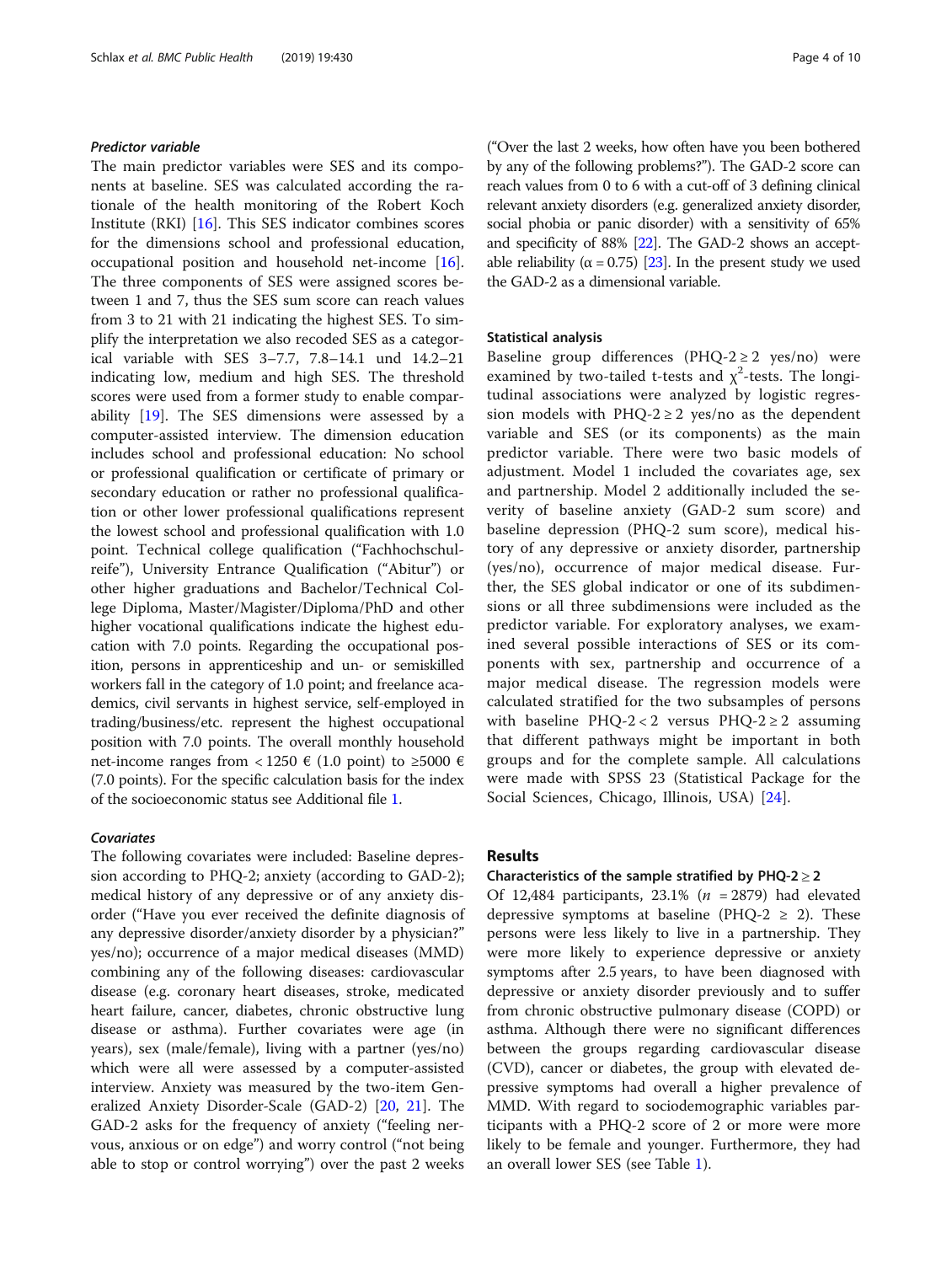# Longitudinal association of SES with elevated depressive symptoms at the 2.5 year follow-up

# SES (global score)

SES predicted the occurrence of elevated depressive symptoms 2.5 years later only in the group of persons without elevated depressive symptoms at baseline (and in the total sample respectively). Each point increase in the SES combined score ranging from 3 to 21 reduced the risk of developing elevated depressive symptoms by 4% in fully adjusted model, respectively by 24% if the categorical variable was used (Table 2).

# Education

Only in the group of persons without elevated depressive symptoms at baseline (and in the total sample respectively), education predicted the occurrence of elevated depressive symptoms in the fully adjusted model (adjusted also for occupational position and household income). Each point increment reduced the risk for the occurrence of elevated depressive symptoms at the 2.5 year follow-up by 4% (see Table [3\)](#page-5-0).

# Occupational position

The occupational position did not predict the occurrence of elevated depressive symptoms at the 2.5 year follow-up in the fully adjusted model (adjusted also for the other two SES dimensions, Table [4\)](#page-5-0).

# Household net-income

Household net-income predicted the occurrence of elevated depressive symptoms in the fully adjusted model (also adjusted for the other two SES dimensions; Table [5](#page-6-0)). Each increment increase of the household net-income reduced the risk for developing elevated depressive symptoms by 4%.

# Longitudinal association of interaction terms with depressive symptoms at the 2.5 year follow-up

In our explorative analysis, we found two interactions (Additional file [2](#page-8-0)): First, we revealed an interaction between household net-income and major medical disease. In order to simplify the interpretation of the interaction terms, we dichotomized the household net-income (1 to 4 vs. 5 to 7). The interaction between household net-income and major medical diseases showed a trend with marginal significance in the fully adjusted model (Odds Ratio (OR) 0.78, 0.60– 1.02): Major medical disease only increased the risk in persons in the low household net-income category ( $<$  3000 €) and not in the group of persons with high income (Fig. [1\)](#page-6-0).

Second, there was a significant interaction of the occupational position with living in a partnership produced in the full sample (OR 1.30, 1.05–1.62,  $p = 0.018$ ). Living in a partnership buffered the detrimental effect of a lower occupational position on the development of elevated depressive symptoms (Fig. [2\)](#page-7-0).

Further, there was an interaction of household net-income with partnership in the group of persons without depressive symptoms at baseline. However, after full adjustment the interaction disappeared (Additional file [2](#page-8-0)).

# **Discussion**

The main findings are: 1) Persons without elevated depressive symptoms at baseline had a higher socioeconomic status (on all three indicators compared to persons with elevated depressive symptoms). 2) 50.1% of the group with elevated depressive symptoms at baseline had elevated depressive symptoms 2.5 years later versus 15.1% of the group without baseline depressive symptoms. 3) In the group without elevated depressive symptoms at baseline, SES and its dimensions income and

**Table 2** Prediction of depressive symptoms at the 2.5 year follow-up (T1) by  $SFS<sup>1</sup>$ 

|                                 | Complete sample (T0)<br>PHO-2 ≥ 2 at T1 (2898/12484) |          | persons without elevated<br>depressive symptoms at T0<br>$PHO-2 \geq 2$ at T1 (1455/9605) |          | persons with elevated<br>depressive symptoms at T0<br>PHO-2 $\geq$ 2 at T1 (1443/2879) |       |
|---------------------------------|------------------------------------------------------|----------|-------------------------------------------------------------------------------------------|----------|----------------------------------------------------------------------------------------|-------|
|                                 |                                                      |          |                                                                                           |          |                                                                                        |       |
|                                 | Adj. OR (95% CI)                                     | p        | Adj. OR (95% CI)                                                                          | p        | Adj. OR (95% CI)                                                                       | p     |
| SFS <sup>1</sup>                |                                                      |          |                                                                                           |          |                                                                                        |       |
| Model 1                         |                                                      |          |                                                                                           |          |                                                                                        |       |
| $SEST$ (range 3-21)             | $0.96(0.95 - 0.97)$                                  | < 0.0001 | $0.96(0.95 - 0.98)$                                                                       | < 0.0001 | $0.99(0.97 - 1.01)$                                                                    | 0.176 |
| SES <sup>1</sup> (low-med-high) | $0.77(0.72 - 0.83)$                                  | < 0.0001 | $0.76(0.69 - 0.84)$                                                                       | < 0.0001 | $0.95(0.84 - 1.07)$                                                                    | 0.391 |
| Model 2                         |                                                      |          |                                                                                           |          |                                                                                        |       |
| $SEST$ (range 3-21)             | $0.97(0.96 - 0.98)$                                  | < 0.0001 | $0.96(0.95 - 0.98)$                                                                       | < 0.0001 | $0.98(0.97 - 1.00)$                                                                    | 0.110 |
| SES' (low-med-high)             | $0.81(0.75-0.88)$                                    | < 0.0001 | $0.76(0.69 - 0.84)$                                                                       | < 0.0001 | $0.93(0.82 - 1.06)$                                                                    | 0.265 |

Model 1 adjusted for sex, age, living with partner and major medical diseases

Model 2 adjusted for sex, age, living with partner, major medical diseases, PHQ-2 (T0), MH<sup>2</sup> of depressive disorder, GAD-2 (T0) and MH<sup>2</sup> of anxiety disorder <sup>1</sup>SES Socioeconomic status<br><sup>2</sup>MH Medical historv

<sup>2</sup>MH Medical history<br><sup>3</sup>Major medical diseases = any of the following diseases: CVD Cancer, diabetes, COPD Asthma

\*boldface indicates  $p < 0.5$  for odds ratios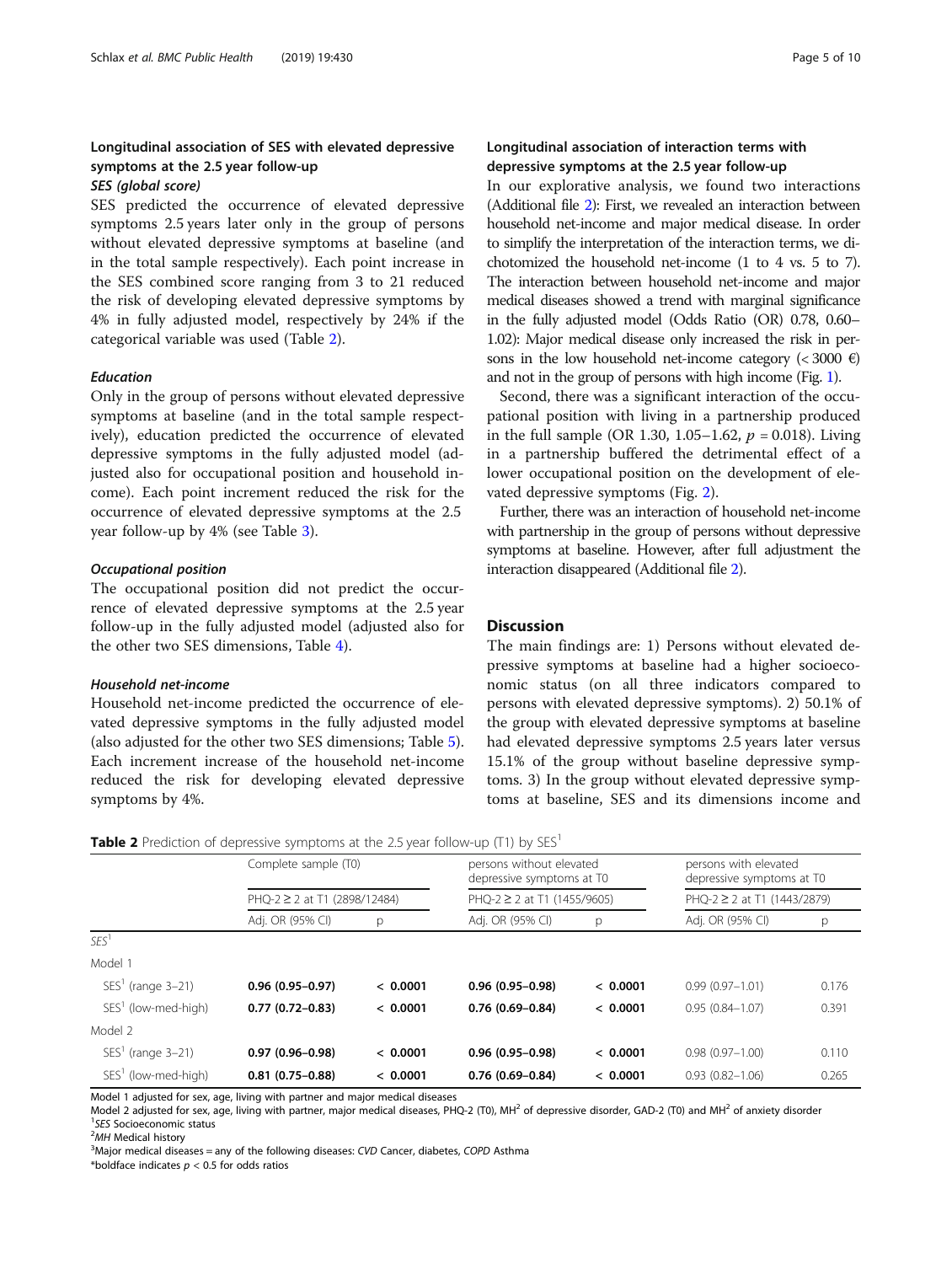| . . <u>.</u> .<br>- | - - - |
|---------------------|-------|
|                     |       |
|                     |       |
|                     |       |

<span id="page-5-0"></span>Table 3 Prediction of depressive symptoms at the 2.5 year follow-up (T1) by the SES indicator education

|                           | Complete sample (T0)<br>PHQ-2 ≥ 2 at T1 (2898/12484) |          | persons without elevated<br>depressive symptoms at T0<br>$PHQ-2 \geq 2$ at T1 (1455/9605) |          | persons with elevated<br>depressive symptoms at T0<br>$PHQ-2 \geq 2$ at T1 (1443/2879) |       |
|---------------------------|------------------------------------------------------|----------|-------------------------------------------------------------------------------------------|----------|----------------------------------------------------------------------------------------|-------|
|                           |                                                      |          |                                                                                           |          |                                                                                        |       |
|                           | Adj. OR (95% CI)                                     | p        | Adj. OR (95% CI)                                                                          | p        | Adj. OR (95% CI)                                                                       | p     |
| Education                 |                                                      |          |                                                                                           |          |                                                                                        |       |
| Model 1                   |                                                      |          |                                                                                           |          |                                                                                        |       |
| $(A)$ only                |                                                      |          |                                                                                           |          |                                                                                        |       |
| Education (range 1-7)     | $0.95(0.93 - 0.97)$                                  | < 0.0001 | $0.95(0.92 - 0.98)$                                                                       | < 0.0001 | $0.98(0.94 - 1.01)$                                                                    | 0.230 |
| (B) with three dimensions |                                                      |          |                                                                                           |          |                                                                                        |       |
| Education (range 1-7)     | $0.99(0.96 - 1.01)$                                  | 0.269    | $0.98(0.95 - 1.02)$                                                                       | 0.300    | $0.98(0.94 - 1.03)$                                                                    | 0.432 |
| Model 2                   |                                                      |          |                                                                                           |          |                                                                                        |       |
| $(A)$ only                |                                                      |          |                                                                                           |          |                                                                                        |       |
| Education (range 1-7)     | $0.95(0.93 - 0.97)$                                  | < 0.0001 | $0.94(0.91-0.97)$                                                                         | < 0.0001 | $0.97(0.93 - 1.01)$                                                                    | 0.093 |
| (B) with three dimensions |                                                      |          |                                                                                           |          |                                                                                        |       |
| Education (range 1-7)     | $0.97(0.94 - 0.99)$                                  | 0.015    | $0.96(0.93 - 0.99)$                                                                       | 0.036    | $0.97(0.93 - 1.02)$                                                                    | 0.206 |

Model 1 adjusted for sex, age, living with partner and major medical diseases $3$ 

Model 2 adjusted for sex, age, living with partner, major medical diseases<sup>3</sup>, PHQ-2 (T0), MH<sup>2</sup> of depressive disorder, GAD-2 (T0) and MH<sup>2</sup> of anxiety disorder A: included only the respective SES dimension, e.g. education; B: included all three SES dimensions concurrently as predictor variables

<sup>2</sup>MH Medical history  $3$ Major medical diseases = any of the following diseases: CVD Cancer, diabetes, COPD Asthma

\*boldface indicates  $p < 0.5$  for odds ratios

education were strong and independent predictors of elevated depressive symptoms at the 2.5-year follow-up. In the group of persons with depressive symptoms at baseline, however, SES was not related with the occurrence of elevated depressive symptoms at the 2.5-year follow-up. 5) In the explorative analyses we found interactions of household net-income with major medical diseases as well as occupational position with living with a partner. The detrimental effect of MMD on the development of elevated depressive symptoms was buffered by high income and living in a partnership buffered the detrimental effect of a low occupational position.

Regarding the prediction of elevated depressive symptoms by SES, we found that particularly the dimensions educational qualification and household net-income were important predictors, which is in line with the

Table 4 Prediction of depressive symptoms at 2.5 year follow-up (T1) by the SES indicator occupational position

|                                   | Complete sample (T0)<br>$PHQ-2 \geq 2$ at T1 (2898/12484) |          | persons without elevated<br>depressive symptoms at T0<br>$PHQ-2 \geq 2$ at T1 (1455/9605) |          | persons with elevated<br>depressive symptoms at T0<br>$PHQ-2 \geq 2$ at T1 (1443/2879) |       |
|-----------------------------------|-----------------------------------------------------------|----------|-------------------------------------------------------------------------------------------|----------|----------------------------------------------------------------------------------------|-------|
|                                   |                                                           |          |                                                                                           |          |                                                                                        |       |
|                                   | Adj. OR (95% CI)                                          | p        | Adj. OR (95% CI)                                                                          | p        | Adj. OR (95% CI)                                                                       | p     |
| Occupational position             |                                                           |          |                                                                                           |          |                                                                                        |       |
| Model 1                           |                                                           |          |                                                                                           |          |                                                                                        |       |
| with single indicator             |                                                           |          |                                                                                           |          |                                                                                        |       |
| Occupational position (range 1-7) | $0.92(0.89 - 0.95)$                                       | < 0.0001 | $0.92(0.89 - 0.96)$                                                                       | < 0.0001 | $0.98(0.94 - 1.03)$                                                                    | 0.517 |
| with three indicators             |                                                           |          |                                                                                           |          |                                                                                        |       |
| Occupational position (range 1-7) | $0.96(0.93 - 0.99)$                                       | 0.018    | $0.96(0.92 - 1.00)$                                                                       | 0.075    | $1.01(0.95 - 1.07)$                                                                    | 0.860 |
| Model 2                           |                                                           |          |                                                                                           |          |                                                                                        |       |
| with single indicator             |                                                           |          |                                                                                           |          |                                                                                        |       |
| Occupational position (range 1-7) | $0.94(0.91 - 0.97)$                                       | < 0.0001 | $0.93(0.89 - 0.96)$                                                                       | < 0.0001 | $0.97(0.93 - 1.03)$                                                                    | 0.310 |
| with three indicators             |                                                           |          |                                                                                           |          |                                                                                        |       |
| Occupational position (range 1-7) | $0.97(0.94 - 1.01)$                                       | 0.162    | $0.97(0.92 - 1.01)$                                                                       | 0.153    | $1.00(0.94 - 1.06)$                                                                    | 0.879 |

Model 1 adjusted for sex, age, living with partner and major medical diseases $^3$ 

Model 2 adjusted for sex, age, living with partner, major medical diseases<sup>3</sup>, PHQ-2 (T0), MH<sup>2</sup> of depressive disorder, GAD-2 (T0) and MH<sup>2</sup> of anxiety disorder A: included only the respective SES dimension, e.g. education; B: included all three SES dimensions concurrently as predictor variables <sup>2</sup>MH Medical history

<sup>2</sup>MH Medical history<br><sup>3</sup>Major medical diseases = any of the following diseases: CVD Cancer, diabetes, COPD Asthma

\*boldface indicates  $p < 0.5$  for odds ratios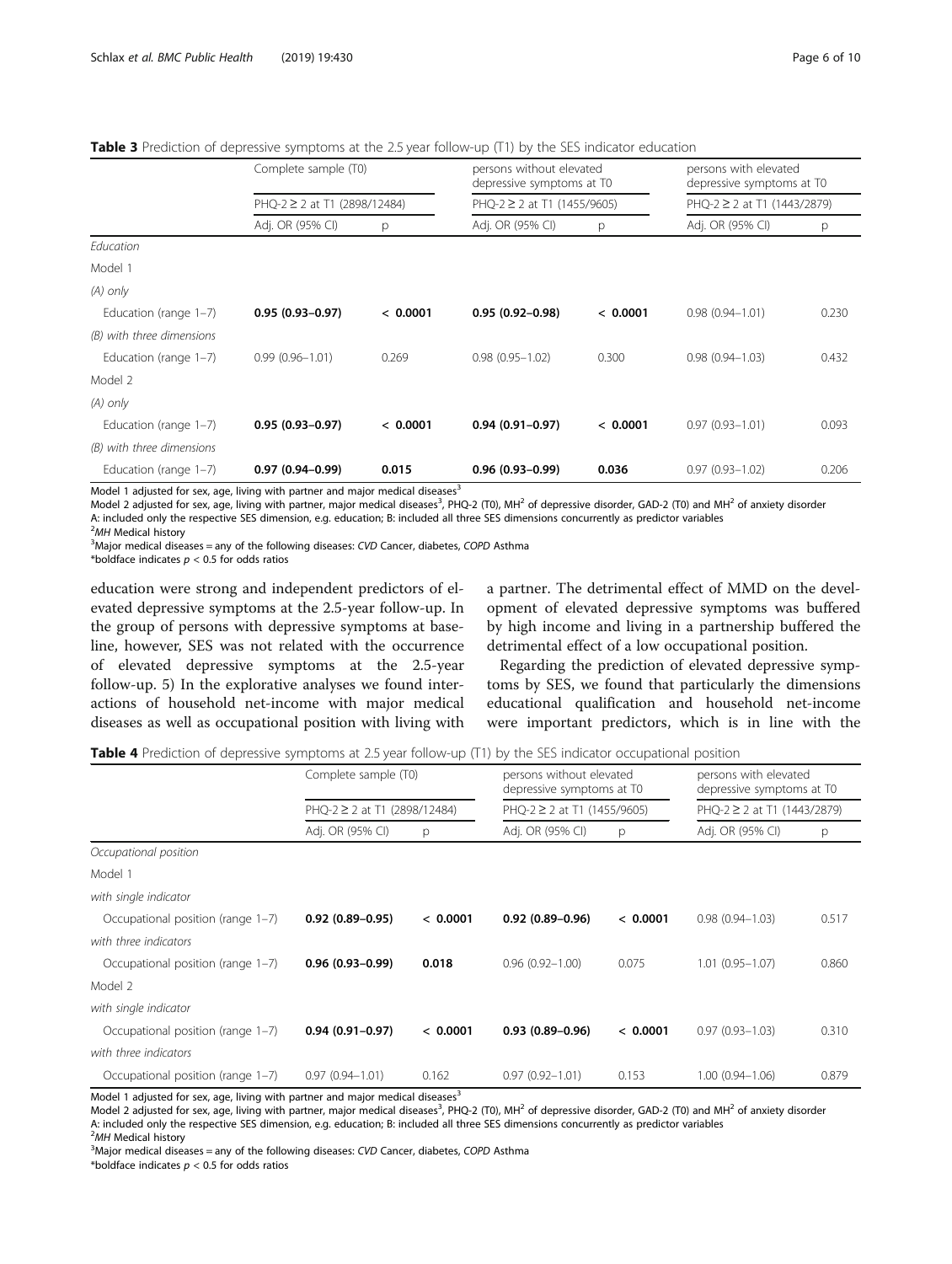<span id="page-6-0"></span>Table 5 Prediction of depressive symptoms at 2.5 year follow-up (T1) by the SES indicator household net-income

|                                  | Complete sample (T0)<br>PHQ-2 ≥ 2 at T1 (2898/12484) |          | persons without elevated<br>depressive symptoms at T0<br>$PHQ-2 \geq 2$ at T1 (1455/9605) |          | persons with elevated<br>depressive symptoms at T0<br>PHQ-2 $\geq$ 2 at T1 (1443/2879) |       |
|----------------------------------|------------------------------------------------------|----------|-------------------------------------------------------------------------------------------|----------|----------------------------------------------------------------------------------------|-------|
|                                  |                                                      |          |                                                                                           |          |                                                                                        |       |
|                                  | Adj. OR (95% CI)                                     | p        | Adj. OR (95% CI)                                                                          | p        | Adj. OR (95% CI)                                                                       | p     |
| Household net-income             |                                                      |          |                                                                                           |          |                                                                                        |       |
| Model 1                          |                                                      |          |                                                                                           |          |                                                                                        |       |
| with single indicator            |                                                      |          |                                                                                           |          |                                                                                        |       |
| Household net-income (range 1-7) | $0.89(0.87-0.92)$                                    | < 0.0001 | $0.91(0.88 - 0.95)$                                                                       | < 0.0001 | $0.97(0.92 - 1.02)$                                                                    | 0.195 |
| with three indicators            |                                                      |          |                                                                                           |          |                                                                                        |       |
| Household net-income (range 1-7) | $0.92(0.89 - 0.95)$                                  | < 0.0001 | $0.94(0.90 - 0.98)$                                                                       | < 0.0001 | $0.97(0.92 - 1.03)$                                                                    | 0.351 |
| Model 2                          |                                                      |          |                                                                                           |          |                                                                                        |       |
| with single indicator            |                                                      |          |                                                                                           |          |                                                                                        |       |
| Household net-income (range 1-7) | $0.94(0.91 - 0.97)$                                  | < 0.0001 | $0.92(0.89 - 0.96)$                                                                       | < 0.0001 | $0.98(0.93 - 1.03)$                                                                    | 0.354 |
| with three indicators            |                                                      |          |                                                                                           |          |                                                                                        |       |
| Household net-income (range 1-7) | $0.97(0.94 - 1.00)$                                  | 0.062    | $0.96(0.92 - 0.99)$                                                                       | 0.046    | $0.99(0.94 - 1.05)$                                                                    | 0.782 |

Model 1 adjusted for sex, age, living with partner and major medical diseases $3$ 

Model 2 adjusted for sex, age, living with partner, major medical diseases<sup>3</sup>, PHQ-2 (T0), MH<sup>2</sup> of depressive disorder, GAD-2 (T0) and MH<sup>2</sup> of anxiety disorder A: included only the respective SES dimension, e.g. education; B: included all three SES dimensions concurrently as predictor variables

<sup>2</sup>MH Medical history  $3$ Major medical diseases = any of the following diseases: CVD Cancer, diabetes, COPD Asthma

\*boldface indicates  $p < 0.5$  for odds ratios

results of the meta-analysis of Lorant and colleagues [\[4](#page-8-0)]. Important to note, the effects of these SES dimensions were as strong as or even stronger than the effects of major medical disease, partnership or sex in our sample (Additional file [3](#page-8-0)). In contrast to Lorant and colleagues [[4\]](#page-8-0), in our sample the influence of SES on the development of elevated depressive symptoms was negligible for persons who were already bothered by depressive symptoms at baseline. This differential effect of SES in the

two groups might mean that once a person is depressed, the effect of SES for the further 2.5 year course is negligible in comparison with direct measures of mental health or disease burden. In persons without current elevated depressive symptoms, however, SES represents an important factor. Further reasons for our divergent findings, might be that we applied different baseline measures and included a wide range of relevant covariates (e.g., baseline depression and anxiety, MH of depression

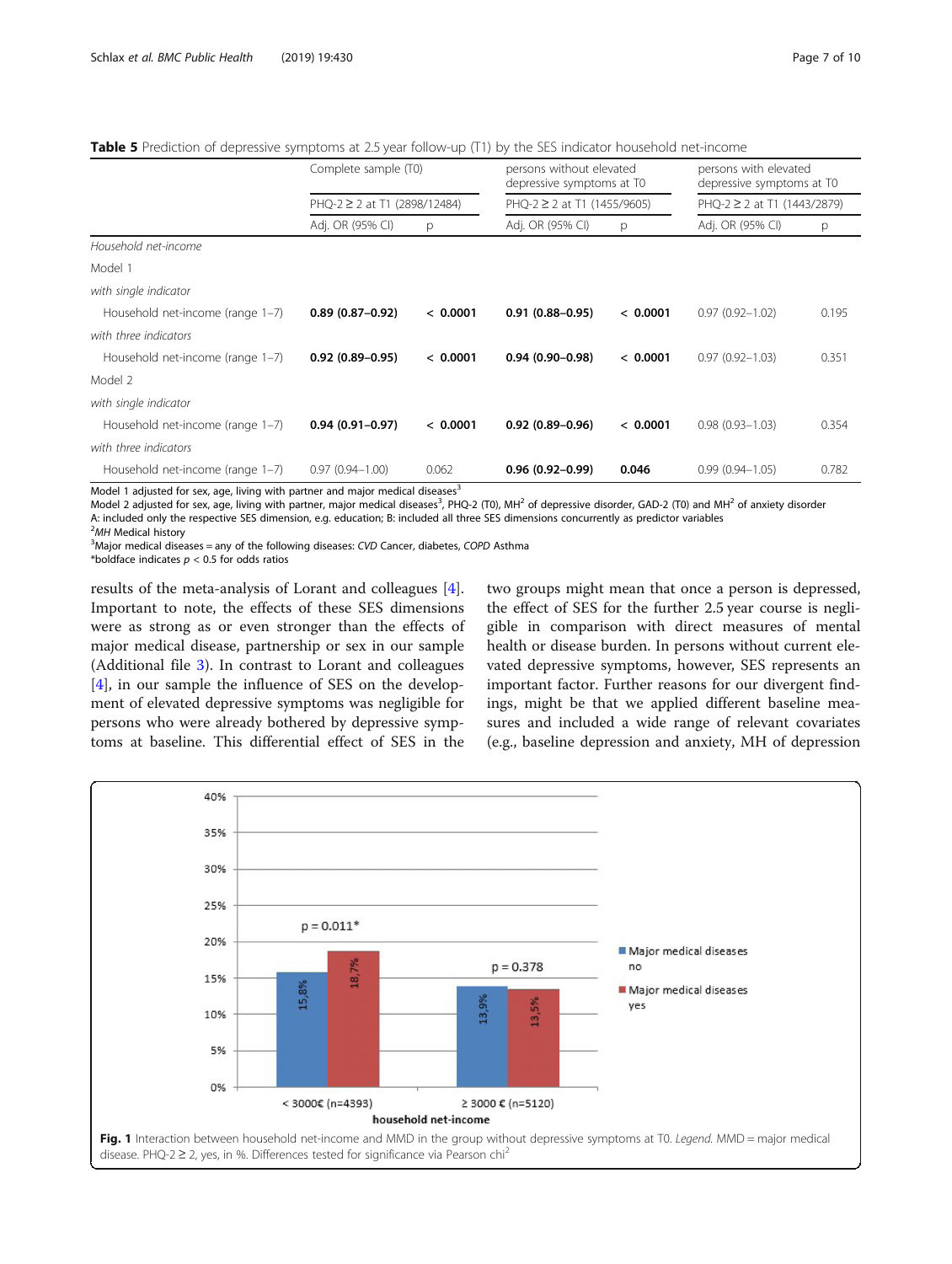<span id="page-7-0"></span>

or anxiety, MMD, sociodemographic variables vs. only sociodemographic variables, prevalence of depression), that we analyzed the sample stratified by baseline depression, that we used slightly different predictor variables (SES indicators as dimensional variables vs. as binary variables) and that Lorant and colleagues [[4\]](#page-8-0) included studies from different countries with different health care systems.

Limitations of our study concern the lack of clinicianadministered interviews of depression. However, it has been repeatedly demonstrated that even subthreshold depressive symptoms or elevated depressive symptoms according to the criterion PHQ-2  $\geq$  2 impair quality of life, increase use of health services and expenditures, and reduce life expectancy [[12,](#page-8-0) [13,](#page-8-0) [25](#page-9-0)], emphasizing the public health relevance of our findings.

Further, the study impresses through its sample size and its representativeness regarding the general population as well as through the standardized and therefore high comparable measurement of the SES indicators as Lampert and Kroll would recommend them [\[16\]](#page-9-0). Moreover, we were able to investigate the sample at two times of measurement and include baseline depressive symptoms as group variable and covariate as well as severe medical diseases. In the interpretation of the results, it should be considered that, due to the design, collider stratification may occur with regard to persons with already depressive symptoms at the first measurement point; PMID: 19689488. In this context it can also happen regression to the mean which means that those who start a cohort high are not going to stay high. These

issues are due to stratification based on baseline symptoms [\[26](#page-9-0), [27\]](#page-9-0). Due to the age range of our sample starting with 35 years, conclusions about the direction of the association between depression and SES indicators are limited. We assume that education and occupational position were largely determined at study entrance. Nevertheless, it can be assumed that the SES still varies over time in this age range, which could not be assessed in the present study. However, Gilman and colleagues found that childhood SES is associated with depression in adulthood [\[28](#page-9-0)]. Therefore, the results support the argument that causation as a mechanism is more important than selection. It can also be assumed that the effects cannot be applied equally to both sexes. This possible gender effect cannot be given sufficient attention in this paper; it is a research question in itself. In the present study, however, sex has been included as a control variable. It can also be assumed that not all ethnic groups are equally influenced by the SES indicators. This, too, is a research question in its own right, which is investigated in Beutel and colleagues [\[29](#page-9-0)], among others. Further, conclusions can be drawn with regard to the population group studied, since it can be assumed that countries differ in terms of the social determinants of health and well-being [\[30](#page-9-0)–[33\]](#page-9-0).

# Conclusions

In the present study, education and household net-income were independent predictors for the incidence of elevated depressive symptoms in persons from Mid-West-Germany who were free from elevated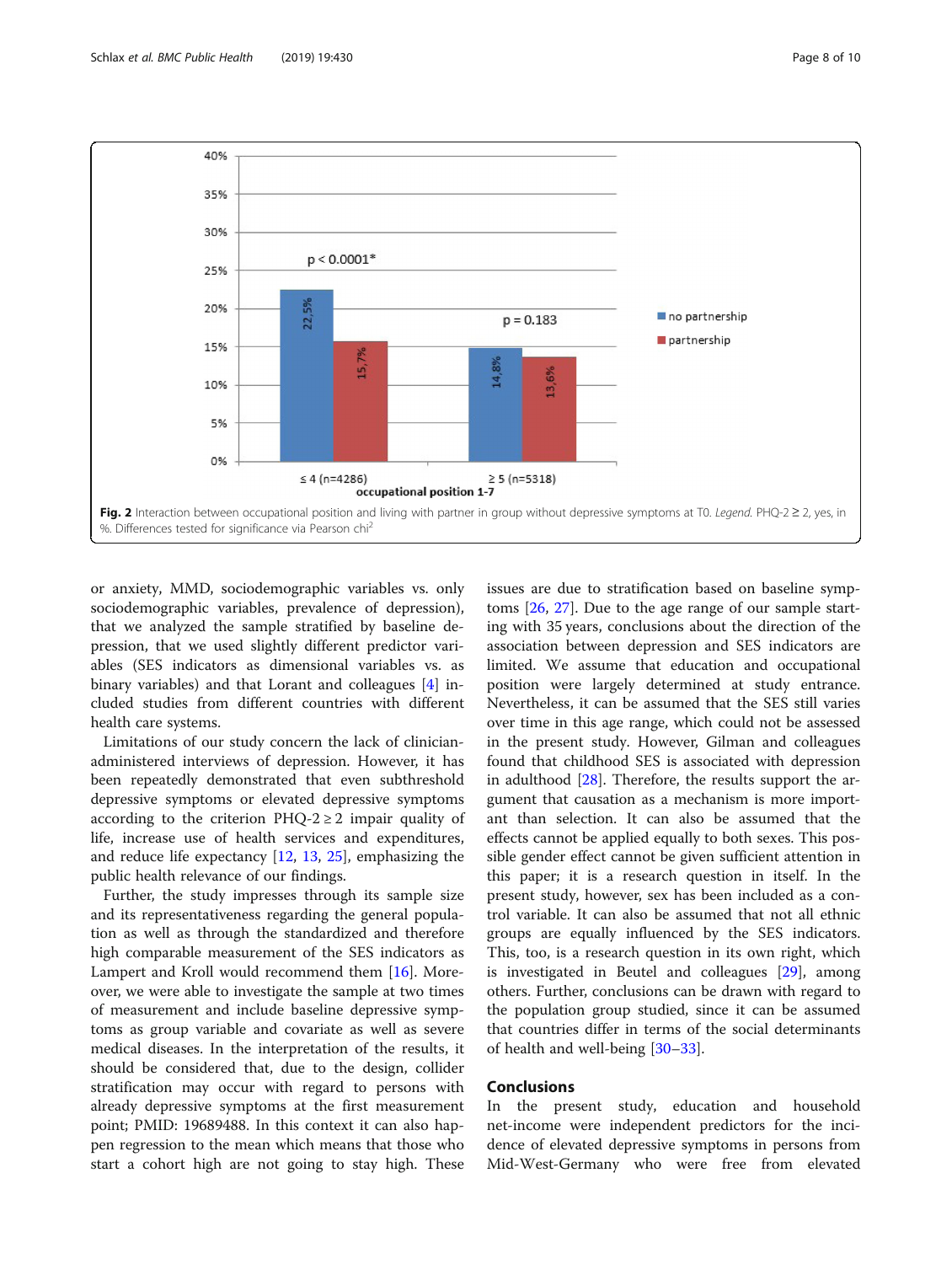<span id="page-8-0"></span>depressive symptoms at baseline. Occupational position seemed to have no independent longitudinal influence on depressive symptoms in this sample. Therefore, we conclude that education and household net-income might play a causative role for the elevated risk of persons with lower SES to develop depressive symptoms in persons from this area.

# Additional files

[Additional file 1:](https://doi.org/10.1186/s12889-019-6730-4) Specific allocations of original SES indicator data to scores with ranges from 1 to 7. (DOCX 26 kb)

[Additional file 2:](https://doi.org/10.1186/s12889-019-6730-4) Prediction of depressive symptoms at the 2.5 year follow-up (T1) by the interaction terms. (DOCX 34 kb)

[Additional file 3:](https://doi.org/10.1186/s12889-019-6730-4) Prediction of depressive symptoms at the 2.5 year follow-up (T1) by other variables. (DOCX 28 kb)

# Abbreviations

COPD: Chronic obstructive pulmonary disease; CVD: Cardiovascular disease; GAD: Generalized Anxiety Disorder-Scale; MMD: Major medical disease; OR: Odds ratio; PHQ-2: Patient Health Questionnaire, depression module; SES: Socio-economic status

### Acknowledgements

We thank all study participants for their willingness to provide data for this research project and we are indebted to all coworkers for their enthusiastic commitment. Furthermore we would like to thank Mr. Shervin Assari, M.D., M.P.H., and the editor for providing constructive feedback and helpful guidance in the revision of this paper.

### Funding

The Gutenberg Health Study is funded through the government of Rhineland-Palatinate ("Stiftung Rheinland-Pfalz für Innovation", contract AZ 961–386261/733), the research programs "Wissen schafft Zukunft" and "Center for Translational Vascular Biology (CTVB)" of the Johannes Gutenberg-University of Mainz, and its contract with Boehringer Ingelheim and PHILIPS Medical Systems, including an unrestricted grant for the Gutenberg Health Study. PW is funded by the Federal Ministry of Education and Research (BMBF 01EO1503) and he is PI of the German Center for Cardiovascular Research (DZHK). The funders had no role in study design, data collection and analysis, decision to publish or preparation of the manuscript.

#### Availability of data and materials

For approved reasons, some access restrictions apply to the data underlying these findings. Data sets contain identifying participant information, which is not suitable for public deposition. Interested researchers make their requests to the head of the Gutenberg Health Study (PW; [philipp.wild@unimedizin](mailto:philipp.wild@unimedizin-mainz.de)[mainz.de\)](mailto:philipp.wild@unimedizin-mainz.de).

# Authors' contributions

All authors have made substantial contributions to this work, and they have been involved in drafting or revising the manuscript. They have read and approved the final manuscript. Conceived and designed the studies: JS, MM. Performed the studies: JS, MM, PW, CL. Analyzed the data: JS. Contributed materials, respectively analysis tools: CJ, MEB, TM, NP, PW, MB, JGK, JW. Revised the manuscript critically: CJ, MEB, TM, NP, PW, MB, JGK, JW.

# Ethics approval and consent to participate

The study protocol and study documents were approved by the local ethics committee of the Medical Chamber of Rhineland-Palatinate, Germany (reference no. 837.020.07; original vote: 22.3.2007, latest update: 20.10.2015) and by the local and federal data safety commissioners. Informed consent was obtained written by all participants of the GHS.

# Consent for publication

Not Applicable.

# Competing interests

The authors declare that they have no competing interests.

# Publisher's Note

Springer Nature remains neutral with regard to jurisdictional claims in published maps and institutional affiliations.

# Author details

<sup>1</sup>Department of Psychosomatic Medicine and Psychotherapy, University Medical Center of the Johannes Gutenberg-University Mainz, Untere Zahlbacher Str. 8, 55131 Mainz, Germany. <sup>2</sup>Institute of Medical Biostatistics Epidemiology & Informatics, University Medical Center of the Johannes Gutenberg-University Mainz, Mainz, Germany. <sup>3</sup>Department of Cardiology I, University Medical Center of the Johannes Gutenberg-University Mainz, Mainz, Germany. <sup>4</sup> Preventive Cardiology and Preventive Medicine, Department of Medicine II, University Medical Center of the Johannes Gutenberg-University Mainz, Mainz, Germany. <sup>5</sup>Department of Ophthalmology, University Medical Center of the Johannes Gutenberg-University Mainz, Mainz, Germany. <sup>6</sup>Center for Thrombosis and Hemostasis, University Medical Center of the Johannes Gutenberg University Mainz, Mainz, Germany. <sup>7</sup> German Center for Cardiovascular Research (DZHK) partner site Rhine-Main, University Medical Center of the Johannes Gutenberg-University Mainz, Mainz, Germany.

# Received: 23 January 2018 Accepted: 31 March 2019 Published online: 24 April 2019

## References

- 1. Marmot M. Social determinants of health inequalities. Lancet. 2005;365: 1099–104.
- 2. Alegria M, Bijl RV, Lin E, Walters EE, Kessler RC. Income differences in persons seeking outpatient treatment for mental disorders: a comparison of the United States with Ontario and the Netherlands. Arch Gen Psychiatry. 2000;57:383–91.
- 3. Dalstra JA, Kunst AE, Borrell C, Breeze E, Cambois E, Costa G, Geurts JJ, Lahelma E, Van Oyen H, Rasmussen NK, Regidor E, Spadea T, Mackenbach JP. Socioeconomic differences in the prevalence of common chronic diseases: an overview of eight European countries. Int J Epidemiol. 2005;34: 316–26.
- 4. Lorant V, Deliege D, Eaton W, Robert A, Philippot P, Ansseau M. Socioeconomic inequalities in depression: a meta-analysis. Am J Epidemiol. 2003;157:98–112.
- 5. Weich S, Lewis G. Poverty, unemployment, and common mental disorders: population based cohort study. BMJ. 1998;317:115–9.
- 6. Baum A, Garofalo JP, Yali AM. Socioeconomic status and chronic stress. Does stress account for SES effects on health? Ann N Y Acad Sci. 1999;896: 131–44.
- 7. Gallo LC, Matthews KA. Understanding the association between socioeconomic status and physical health: do negative emotions play a role? Psychol Bull. 2003;129:10–51.
- Gary-Webb TL, Baptiste-Roberts K, Pham L, Wesche-Thobaben J, Patricio J, Pi-Sunyer FX, Brown AF, Jones-Corneille L, Brancati FL, Look ARG. Neighborhood socioeconomic status, depression, and health status in the Look AHEAD (action for health in diabetes) study. BMC Public Health. 2011; 11:349.
- 9. Hudson CG. Socioeconomic status and mental illness: tests of the social causation and selection hypotheses. Am J Orthop. 2005;75:3–18.
- 10. Matthews KA, Gallo LC, Taylor SE. Are psychosocial factors mediators of socioeconomic status and health connections? A progress report and blueprint for the future. Ann N Y Acad Sci. 2010;1186:146–73.
- 11. McLeod JD, Kessler RC. Socioeconomic status differences in vulnerability to undesirable life events. J Health Soc Behav. 1990;31:162–72.
- 12. Cuijpers P, Vogelzangs N, Twisk J, Kleiboer A, Li J, Penninx BW. Differential mortality rates in major and subthreshold depression: meta-analysis of studies that measured both. Br J Psychiatry. 2013;202:22–7.
- 13. Rucci P, Gherardi S, Tansella M, Piccinelli M, Berardi D, Bisoffi G, Corsino MA, Pini S. Subthreshold psychiatric disorders in primary care: prevalence and associated characteristics. J Affect Disord. 2003;76:171–81.
- 14. Wang JL, Schmitz N, Dewa CS. Socioeconomic status and the risk of major depression: the Canadian National Population Health Survey. J Epidemiol Community Health. 2010;64:447–52.